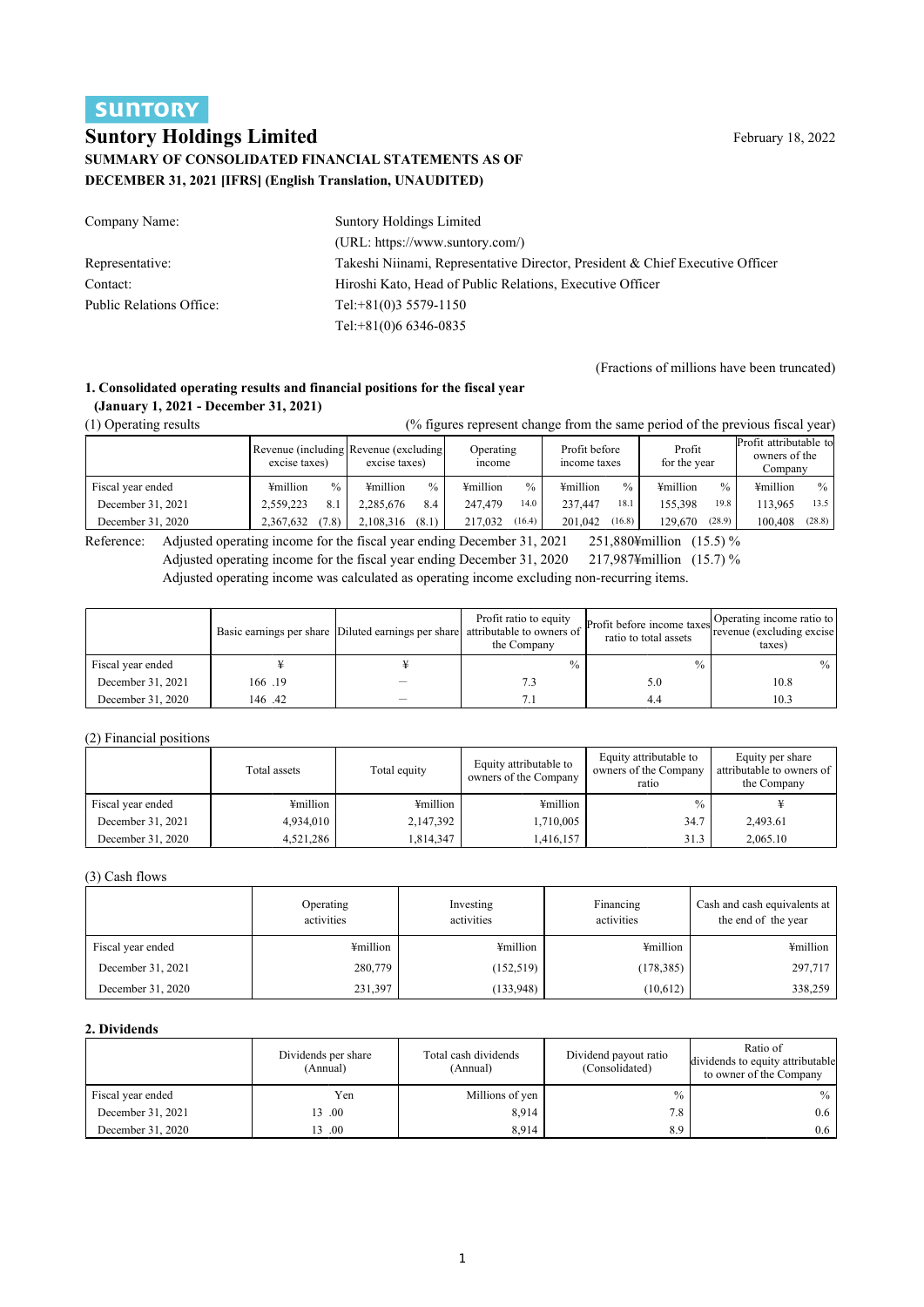### **3. Consolidated earnings forecast for the fiscal year ending December 31, 2022 (January 1, 2022 - December 31, 2022)**

| Revenue (including<br>excise taxes) | excise taxes)    | Operating<br>income       | Profit before<br>income taxes | owners of the<br>Company  | share                                            |
|-------------------------------------|------------------|---------------------------|-------------------------------|---------------------------|--------------------------------------------------|
| ¥million                            | ¥million<br>%    | $\frac{0}{0}$<br>¥million | ¥million<br>$\frac{0}{0}$     | $\frac{0}{0}$<br>¥million |                                                  |
| 2,778,000<br>8.5                    | 2.480,000<br>8.5 | 248,000<br>0.2            | 235,000<br>(1.0)              | 15.000<br>0.9             | 167.70                                           |
|                                     | $\%$             |                           | Revenue (excluding)           |                           | Profit attributable to   Basic earnings per<br>. |

Reference: Adjusted operating income for the fiscal year ending December 31, 2022 252,000¥million 0.0%

2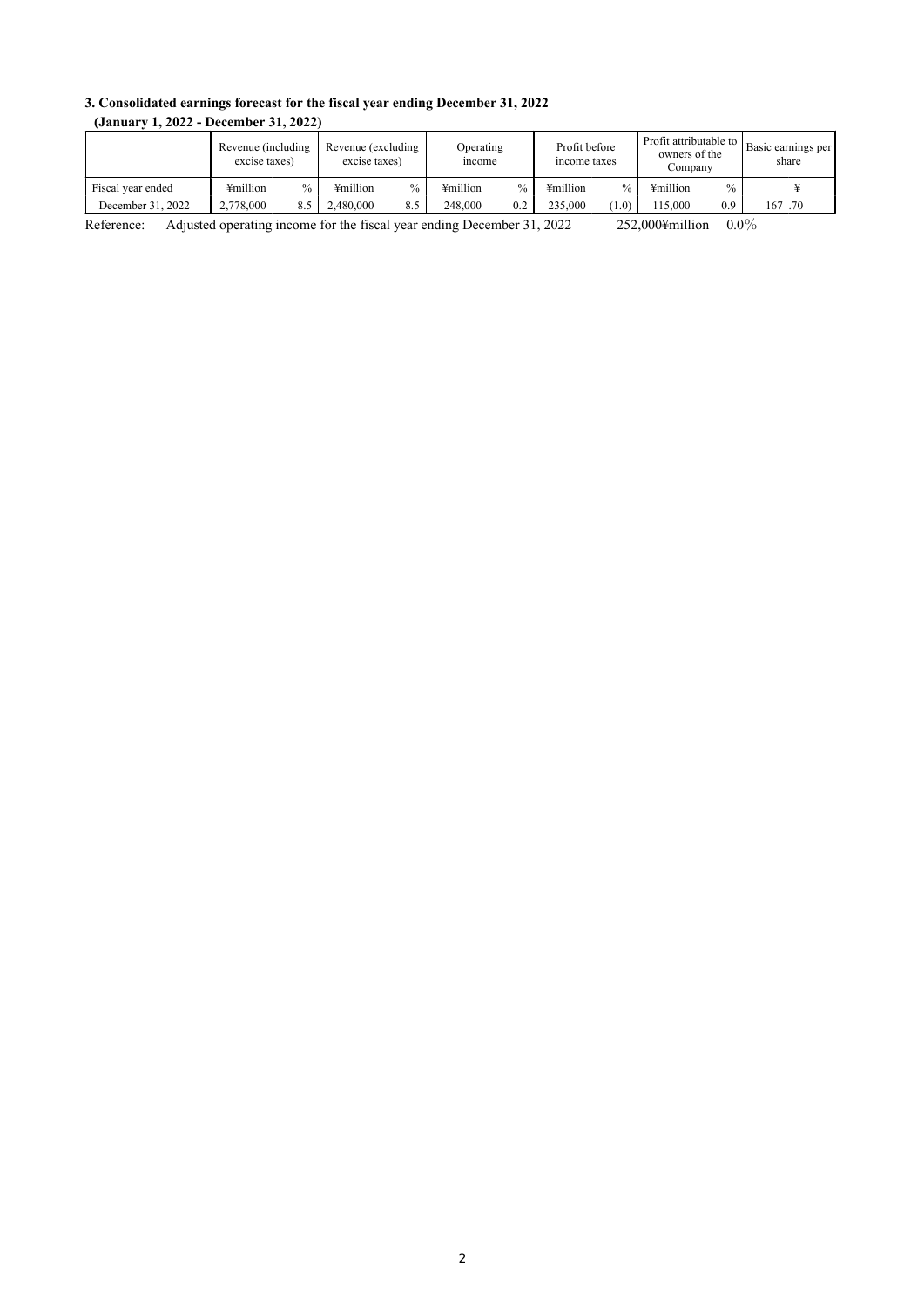## Operating Results

### 1. Overview of the Twelve-Month Period Ended December 31, 2021

The Suntory Group has actively expanded business in each of three segments, "Beverages and Foods," "Alcoholic Beverages," and "Others," both in Japan and overseas. In the fiscal year under review, revenue including excise taxes was 2.5592 trillion yen (up 8.1% year on year), revenue excluding excise taxes was 2.2857 trillion yen (up 8.4% year on year), operating income was 247.5 billion yen (up 14.0% year on year), and profit attributable to owners of the company was 114.0 billion yen (up 13.5% year on year).

### <Beverages and Foods Segment>

Suntory Beverage & Food Limited focused on strengthening brands and creating new demand with the aim of proposing unique, high-quality products that capture the customer's tastes and needs to further enrich customer lifestyles, as well as on improving product quality. Despite the impacts of the COVID-19 pandemic and rising raw material prices, efforts to reinforce profitability in each area enabled revenue to significantly exceed that of the previous year.

In Japan, due to unseasonable weather from mid-August onwards, the soft drinks market saw only marginal growth. However, thanks to efforts by the company to reinforce its core brands—mainly in the water, coffee, and sugar-free tea categories—as well as the launch of new products and successful marketing activities, sales volume exceeded that of the previous year, and the company expanded its market share. The *Suntory Tennensui* brand as a whole reported record-high sales volume. In the *Suntory Tennensui Sparkling* series in particular, strong sales of the newly launched *THE STRONG Tennensui Sparkling* continued, and the series achieved significant growth. Meanwhile, sales volume of the *BOSS* brand increased over the previous year thanks to strong sales of the updated *Craft Boss* coffee series, tea series, and the new *Craft BOSS Matcha Latte*. In the sugar-free tea category, the *Iyemon* brand overall reported record-high sales volume thanks to robust sales of the newly launched *Iyemon Koi Aji* and *Iyemon Kyoto Blend*.

In Asia, thanks to focused activities on its core brands, the company was able to grow its share of the soft drinks market in Vietnam and Thailand. The *Sting* energy drink and *TEA+* tea drink performed particularly well in Vietnam, while *Pepsi* was a success in Thailand. In the health supplement business, sales volume of *BRAND'S Essence of Chicken* exceeded the previous year as a result of reinforced marketing activities.

In Oceania, the flagship *V* brand of energy drink drove growth in the energy drink category, and the company increased its share of the market.

3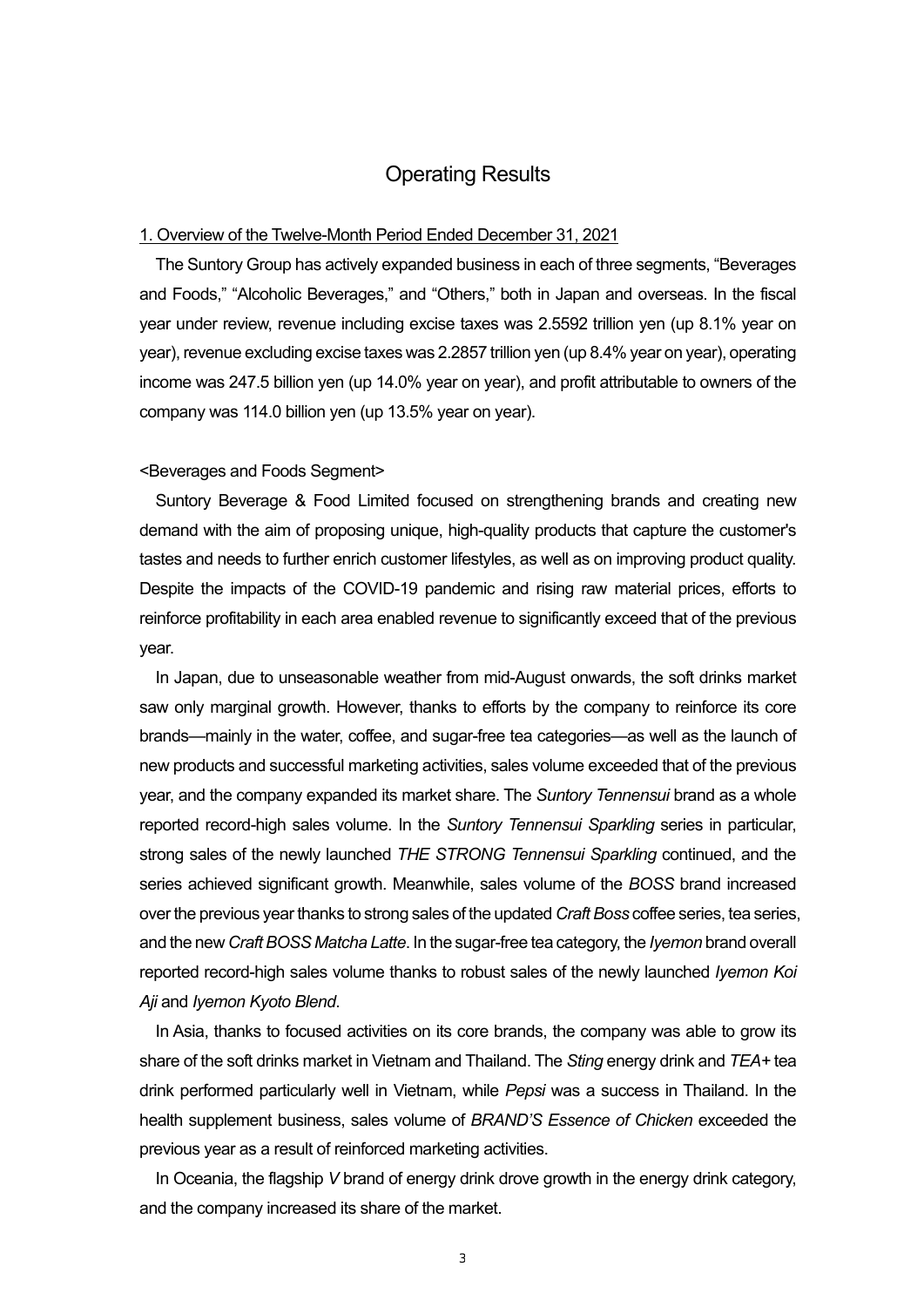In Europe, sales volume of the company's core *Orangina*, *Oasis* and *Schweppes* brands in France exceeded previous-year levels. In the United Kingdom, sales volume of the flagship *Lucozade* and *Ribena* brands significantly exceeded previous-year levels, with *Lucozade Sport* performing particularly well. In Spain, sales volume of the flagship *Schweppes* brand recorded a significant year-on-year increase.

In the Americas, in addition to efforts to further boost sales of its flagship carbonated beverage brands, the company also focused on non-carbonated drinks, such as water and coffee beverages, and revenue significantly exceeded that of the previous year.

As a result of the above, revenue for the Beverages and Foods Segment increased 7.7% year on year to 1.2638 trillion yen, while operating income rose by 19.6% to 139.9 billion yen.

### <Alcoholic Beverages Segment>

Comparable revenue for the spirits business, excluding the impact of currency, increased year-on-year at a high single-digit rate including excise taxes, and at a low double-digit rate excluding excise taxes. Sales growth benefited from successful premiumization strategies, sustained demand in at-home consumption as well as recovery of the on-premise channel in many markets. Growing consumer preference for premium brands helped drive strong growth for brands such as *Maker's Mark*, *Basil Hayden* and *Knob Creek* bourbon, *Courvoisier* cognac, *Hibiki* and *Toki* Japanese whisky, *Laphroaig* and *Bowmore* Scotch whisky, Japanese craft gin *ROKU*, and *Hornitos* tequila, while volumes for *On The Rocks* premium cocktails more than doubled. Full-year sales increased at healthy rates in key markets including the United States, Japan, Canada, EMEA, Oceania, India, China, Emerging Asia and Global Travel Retail.

In Japan, the spirits business's revenue including excise taxes rose by 5% year on year, revenue excluding excise taxes rose by 6% year-on-year. In the whiskies category, major brands *Kakubin*, *Maker's Mark*, and *Ao*, along with canned highball products, grew. Sales volume of RTD beverages grew a significant 12% over the previous year thanks to strong sales of *-196°C, Kodawari Sakaba no Lemon Sour*, and *Horoyoi*. Furthermore, the company made an upward revision on the full-year sales target for *Non-Aru-Banshaku Lemon Sour Non-Alcoholic*, launched in March, which was well received by consumers, offering the flavor of an authentic lemon sour without alcohol. Full-year sales targets for the gin *SUI* were also revised upwards as consumers continued to respond favorably to the new value offered by *SUI Gin Soda*, which goes well with meals.

In the beer business<sup>\*1</sup>, sales volume decreased  $6\%$  year on year to  $61.02$  million cases<sup>\*2</sup>, with on-premise consumption primarily impacted due to stay-at-home requests in line with the spread of the COVID-19 pandemic. The company's beer category, excluding non-alcoholic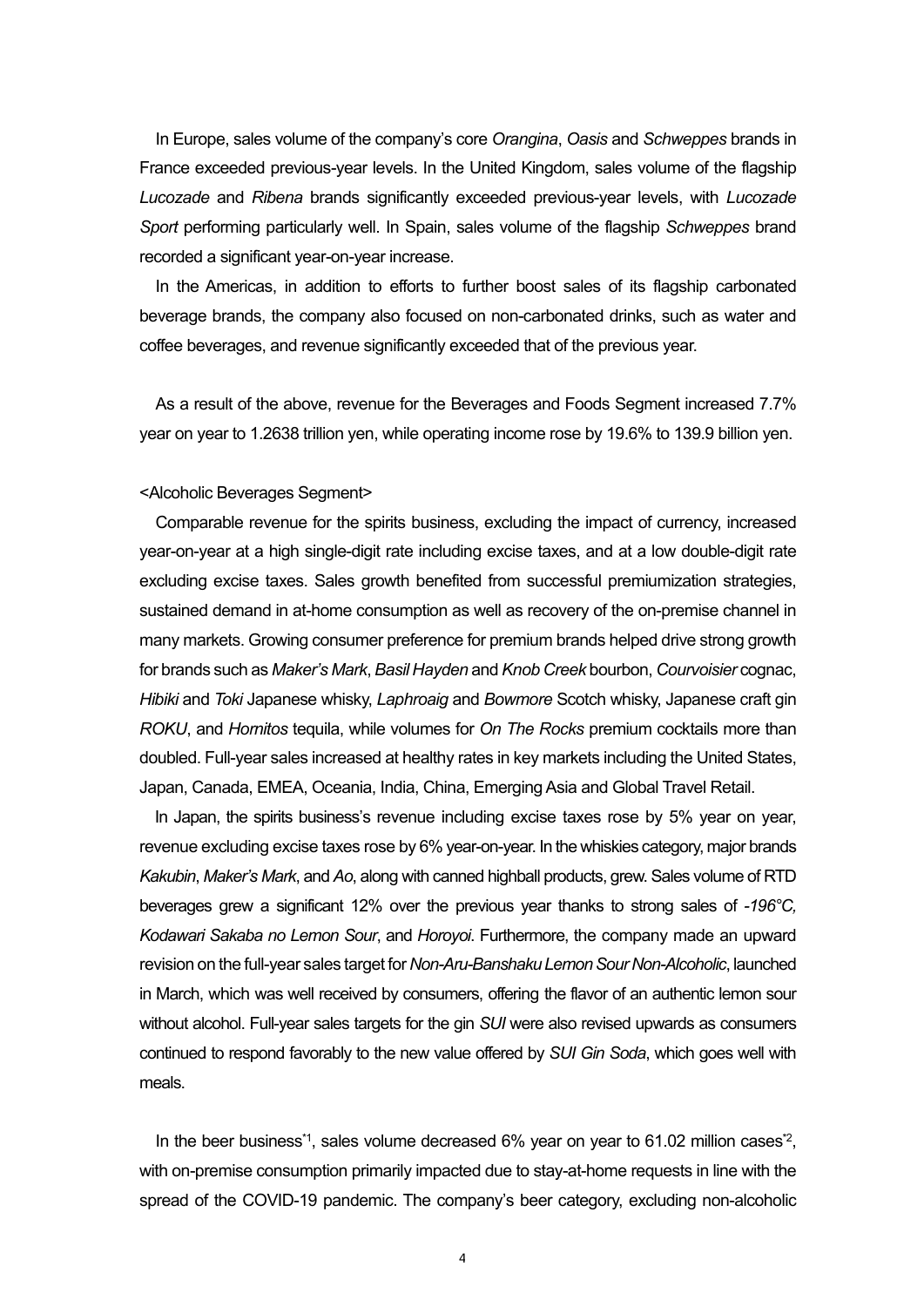beer-taste beverages, fell 8% year on year to 52.15 million cases.

Active promotion for *The Premium Malt's* brand was carried out by presenting it as "a little luxury in everyday life." Sales volume of *The Premium Malt's <Kaoru> Ale* (canned)\*3 increased 1% year on year, showing its popularity—particularly among the younger generation—as a premium ale suited to Japanese tastes.

The new *Perfect Suntory Beer,* which launched in April, maintains the real delicious taste of beer while containing zero Toshitsu<sup>4</sup><sup> $*$ 5</sup>, and the company was able to attract new beer consumers and contribute to the revitalization of the beer market. In total, 1.98 million cases were sold.

With the *Kin-Mugi* brand, the company promoted *Shiki no Kin-Mugi*, and reinforced its ability to propose products to enjoy with seasonal ingredients and dishes. With health consciousness on the rise, sales volume of *Kin-Mugi (Toshitsu 75% reduced* \*6*)* grew 3% over the previous year, showing its popularity among customers seeking both delicious taste and health benefits.

Sales volume for the *All-Free* brand rose 11% year on year. *KARADA-WO-OMOU All-Free*, a product with functional claims for visceral fat, performed well and sales volume increased 35% year on year.

- \*1. Beer, including alcohol-free beer-type beverages, on a volume basis
- \*2. Converted to large bottles (1 case = 633ml × 20 bottles)
- \*3. Excluding gift products.
- \*4. Carbohydrates without dietary fiber
- \*5. Based on the Food Labeling Standards, less than 0.5 g of sugar per 100 ml is considered zero Toshitsu.
- \*6. Compared to Kin-Mugi.

Wine business's revenue rose by 2% year on year for both including and excluding excise taxes.

Sales volume of Japanese casual wine exceeded that of the previous year. The 30%-less-Toshitsu version of *Sankaboshizai Mutenka no Oishii Wine*\*7, which went on sale in August, was well received by customers as a way to enjoy delicious wine while lowering sugar intake. *Suntory Wine Sour 350 mL can*, which launched in February, was well received for its refreshing flavor that pairs well with a variety of meals, and as a new, casual way to enjoy wine mixed with soda water. As a result, the company revised its full-year sales target upwards. For Japan wine, sales of the *Tomi no Oka Winery* and *Japan Premium* series particularly saw significant growth thanks to their highly acclaimed flavors, a result of the company's thorough quality management processes.

In imported wines, organic wines performed well, with sales of the Italian organic wine *Tavernello Organico* increasing significantly.

\*7. Compared to the average Toshitsu content of both the red and white versions of *Sankaboshizai Mutenka no Oishii Wine*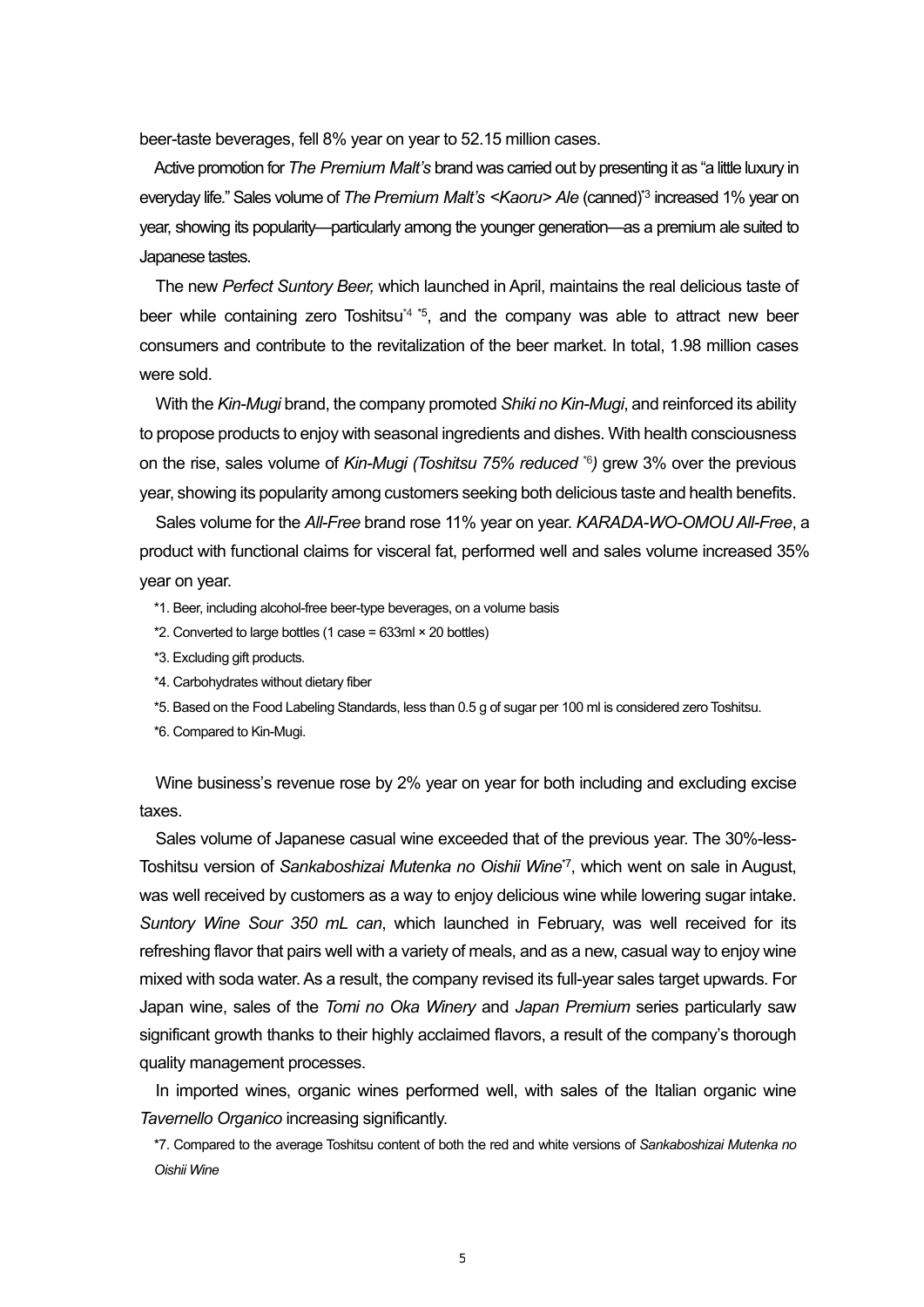As a result of the above, revenue including excise taxes for the Alcoholic Beverages Segment was 1.0576 trillion yen, up 8.3% year on year, while revenue excluding excise taxes was 785.1 billion yen, up 9.3% year on year, and operating income was 127.9 billion yen, down 2.2% year on year.

### <Others Segment>

For the health and wellness business, the *Sesamin* series and other products such as *Locomore* posted strong revenue, growing 8% year on year. Revenue for the restaurant business decreased year on year.

Revenue including excise taxes for the Others Segment was 237.8billion yen, up 9.2% year on year, excluding excise taxes was 236.7 billion yen, up 9.2% year on year, and operating income was 25.5 billion yen, up 77.1% year on year.

Additionally, the breakdown between revenues in Japan and overseas was as follows.

Revenue (including excise taxes)

Japan: 1.4 trillion yen (up 0.9% year on year)

Overseas: 1.1593 trillion yen (up 18.3% year on year)

Overseas ratio: 45.3%

Revenue (excluding excise taxes) Japan: 1.2102 trillion yen (up 0.5% year on year) Overseas: 1.0755 trillion yen (up 18.9% year on year)

Overseas ratio: 47.1%

Ever since its founding, Suntory has aggressively expanded its business while also contributing to society through cultural activities, community work, and environmental efforts, based on Suntory's founding spirit of "Giving Back to Society." In addition, Suntory conducts various activities aiming to coexist with society and nature based on its promise to stakeholders, "Mizu To Ikiru" (literally meaning living with water), and its corporate mission "To create harmony with people and nature."

### ・Water

Water is an essential ingredient for Suntory's craftsmanship. Based on the Suntory Group's Sustainable Water Philosophy, Suntory Natural Water Sanctuaries are now present at 21 locations in 15 prefectures in Japan with a total area of approximately 12,000 hectares, cultivating more than double the amount of groundwater used in its plants in the country. The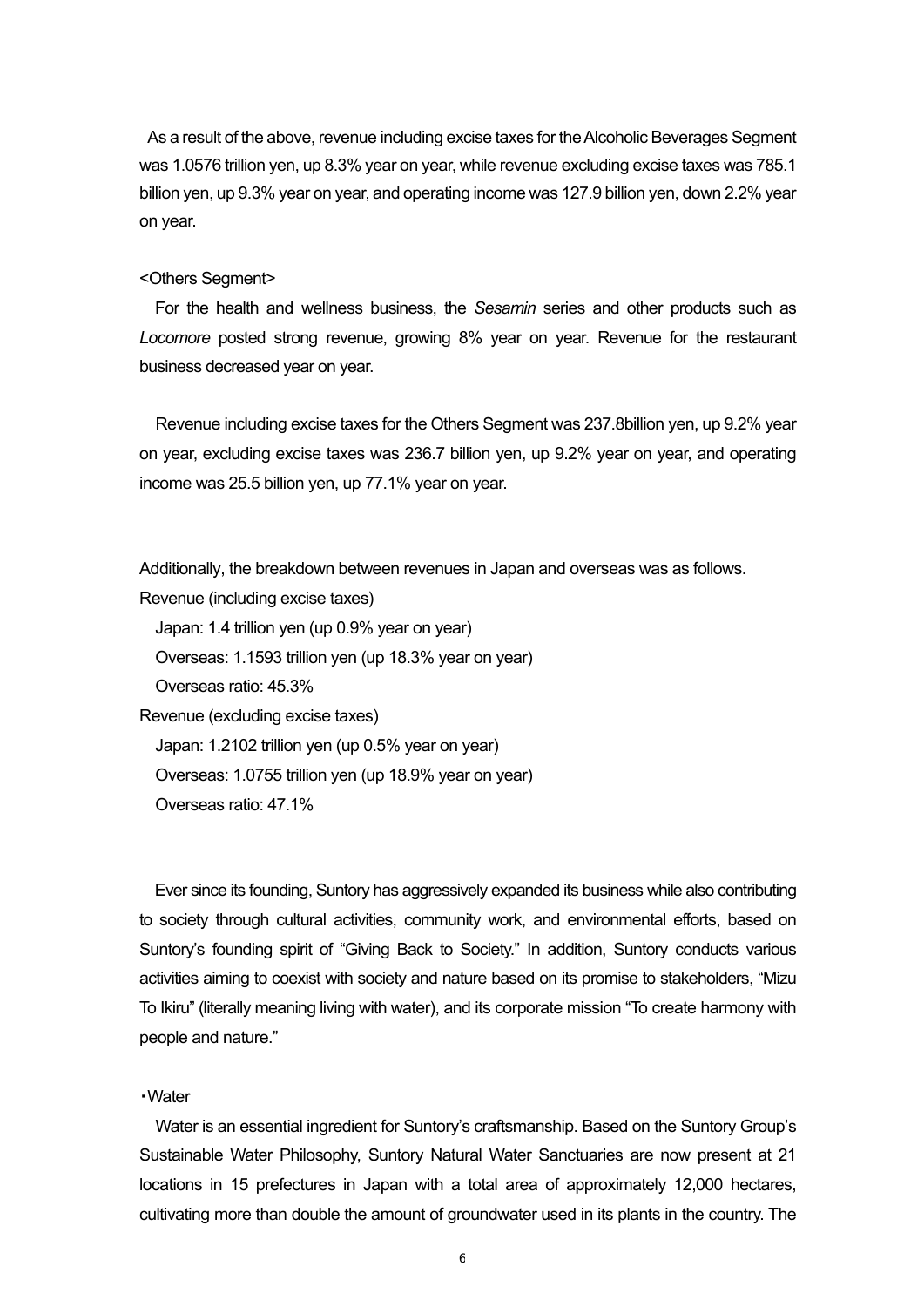company also conducts next-generation environmental education program known as Mizuiku in Japan, Vietnam, Thailand, Indonesia, France, and China, and also engages in water conservation activities in countries where it operates such as the US, France, India, Mexico, and Scotland. Suntory is the only company to have plants certified in Japan by the Alliance for Water Stewardship (AWS) <sup>\*8</sup>—a leading authority on international water standards that promotes global water sustainability—and joined the AWS membership. Suntory was also one of the three pilot companies—and the only one from Japan—to be selected by the Science Based Targets Network to take part in the formulation of methods to establish science-based water targets, and worked together to examine methods to be adopted globally.

### ・Greenhouse Gases (GHG)

Suntory aims to achieve net zero GHG emissions across the whole value chain by 2050. In April, Suntory revised its 2030 GHG reduction targets to 50% in its direct operations\*9. Further, in July, the company set itself a new target to achieve 100% renewable electricity in all 63 directly owned manufacturing and R&D facilities for its non-alcoholic and alcoholic beverage businesses in Japan, Americas, and Europe. Furthermore, the Suntory Kita-Alps Shinano-no-Mori Water Plant began operating in May as the company's first carbon neutral plant in Japan. Suntory will continue to reduce GHG emissions through actively introducing additional energy-saving technologies and the use of renewable energy in its facilities, both in its direct operations and throughout the entire value chain.

### ・Packaging

Suntory regards plastics as an important issue. In order to show strong leadership to transition to a circular and zero-carbon society, Suntory aims to switch all the PET bottles used globally in its products to be made of 100% recycled or plant-based material by 2030, achieving zero use of virgin petroleum-based materials. The company uses 100% recycled PET bottles\*10 in brands such as *Ribena* in the UK and *MAY TEA* in France, and its *GREEN DAKARA Yasashii Mugicha*\*11 in Japan. The company has also succeeded in the development of 100% plant-based PET bottle prototypes. In addition, the number of companies participating in R Plus Japan Ltd., a joint venture investing in developing technology to recycle used plastics, has expanded to 38 to date. Suntory will continue its efforts to reduce its environmental impact such as through the promotion of bottle-to-bottle horizontal recycling, reduction of weight in containers and packaging, and the Japanese soft drink industry's first F-to-P Direct Recycling Technology\*12.

\*8. Certification acquired at three plants: the Suntory Tennensui Okudaisen Buna no Mori Water Plant (2018), the Suntory Kyushu Kumamoto Plant (2019), and the Suntory Tennensui Minami Alps Hakushu Plant (2021)

<sup>\*9.</sup> Based on 2019 emissions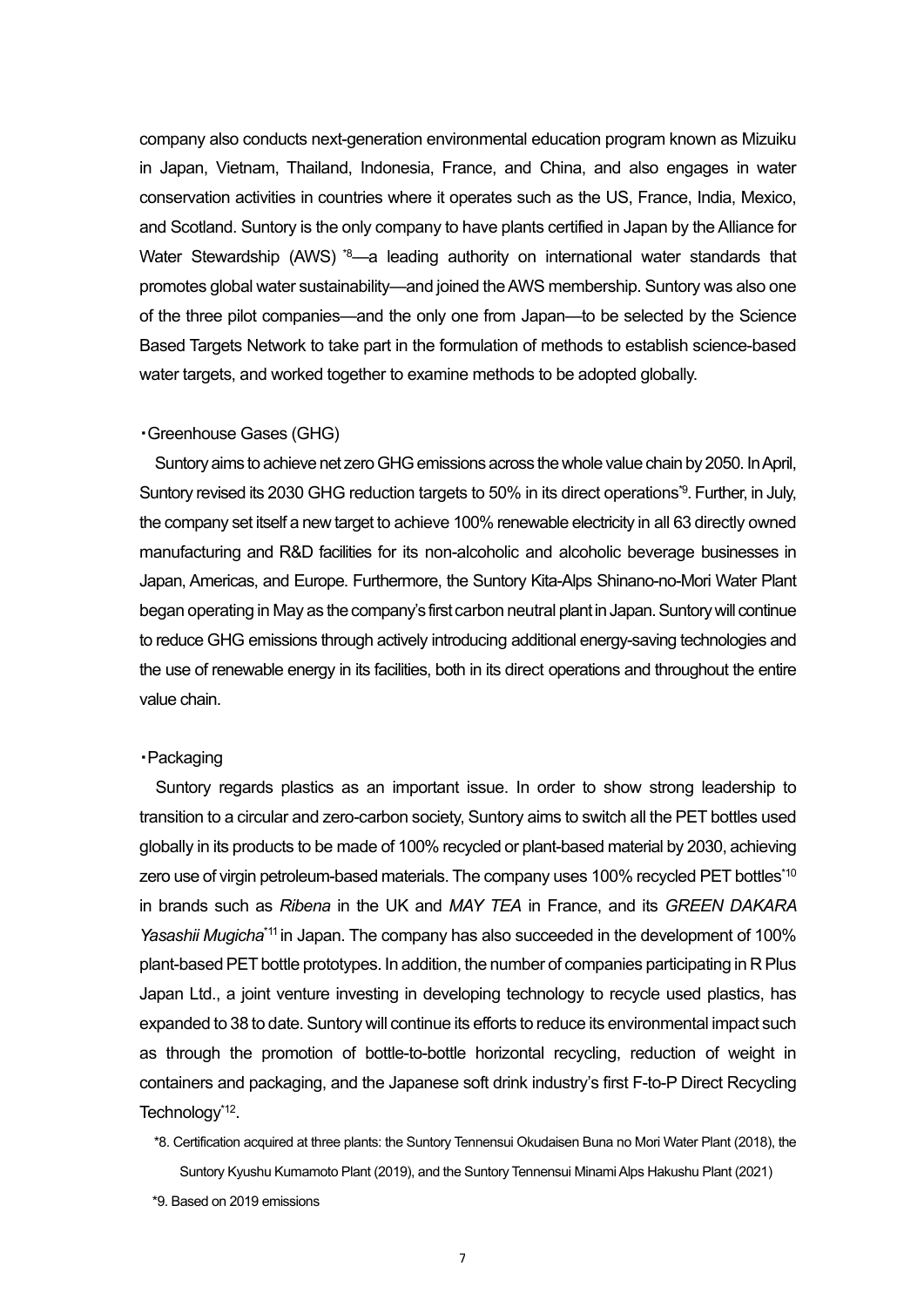- \*10. Excluding caps and labels
- \*11. 650 ml and 600 ml only
- \*12. A technology in which "flake" created by pulverizing and washing recovered PET bottles is treated at high temperature in a vacuum for a fixed period and which, after being melted and filtered, can be used to manufacture the preform directly.

Suntory is also actively supporting disaster relief efforts. Ten years on from the Great East Japan Earthquake, the company has launched the Mirai Challenge Program as a new initiative. The program will grant a total of approximately 100 million Japanese yen over three years from July 2021 to groups or individuals seeking to start new projects to revitalize the local community in Iwate, Miyagi and Fukushima prefectures.

### 2. Forecast for the Next Period

The Suntory Group will strive to respond swiftly to changes in the market environment to create yet unknown value and work to further enhance growth and profitability as a global "multifaceted beverages company group", while continuing to aim to coexist with society and nature.

#### <Beverages and Foods Segment>

Anticipating the steady recovery of demand in its key countries, Suntory Beverage & Food Limited will focus on accelerating sales growth in each area, and in addition to boosting its marketing activities, will engage in thorough cost management to appropriately respond to increase in costs—including rising raw material prices—and in turn aim for an increase in both revenue and income. In Japan, it will continue to strengthen its core brands, while also working on further structural reform to improve profitability. In Asia and Oceania, it will further strengthen efforts to improve profitability in both the soft drinks business and the health supplement businesses. In its key countries in Europe, the company will work on stimulating core brands, and continue with structural reforms such as the enhancement of on-premise sales. In the Americas, the company will proceed to strengthen the carbonated beverage category while at the same time working to achieve further expansion in the growing non-carbonated beverage category.

### <Alcoholic Beverages Segment>

In the spirits business, the company aims to grow sales value faster than volume by building its premium brands as a world leader in premium spirits. In its whisky business in Japan, ahead of its 100th year of whisky making in 2023, the company will work to strengthen value of its premium whiskies. In addition, the company will conduct promotional activities for highball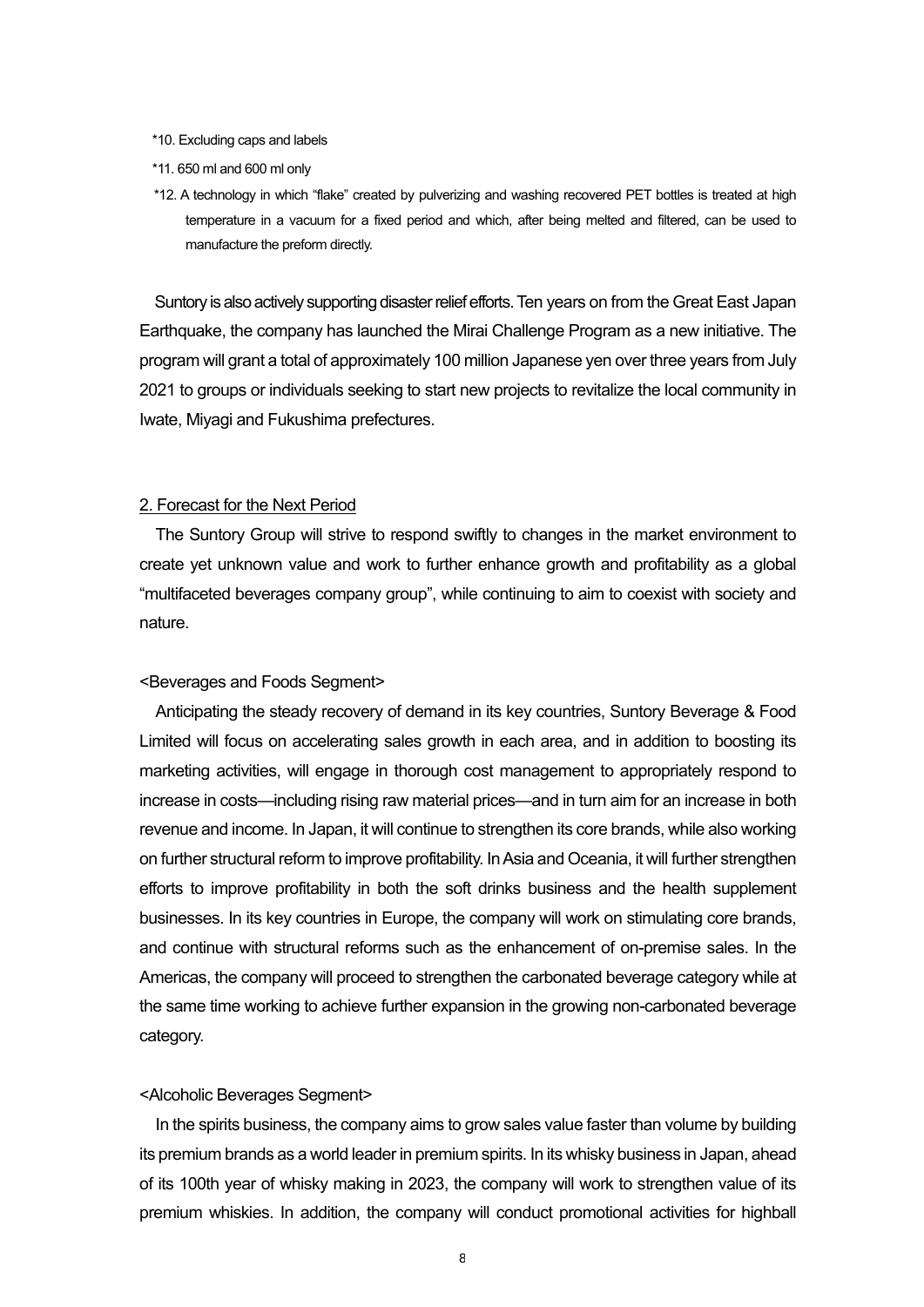products that emphasize quality at the point of consumption, centered on its core whisky brands such as *Kakubin*, *Torys*, and *Jim Beam*. For RTD products, the company will aim to expand its business by further developing and strengthening its core brands such as *-196°C*, *Kodawari Sakaba no Lemon Sour*, and *Horoyoi*, and by enhancing its ability to propose new value in line with consumer needs. In Spirits/Liqueurs, through the *Kodawari Sakaba no Lemon Sour no Moto*, *SUI*, *ROKU*, and other brands, the company will work to expand the number of contact points with customers and create new demand. The company will also engage in activities to improve quality in both product development and at the point of consumption to ensure customers can further enjoy its alcoholic products.

In the beer business, the company will work to create new drinking demand and revitalize the overall beer-type beverage market by increasing the value of each of its core brands, as well as by delivering new value.

In *The Premium Malt's* brand products, in line with changing customer awareness, the company will engage in activities to promote the brand's value as a premium brand. Moreover, in addition to promoting *The Premium Malt's* and *The Premium Malt's <Kaoru> Ale,* with the new release of *The Premium Malt's MASTER'S DREAM Unfiltered* and the nationwide rollout of *The Premium Malt's MASTER'S DREAM 5L Barrel*, the company will position *The Premium Malt's MASTER'S DREAM* as the pinnacle of its product lineup to showcase its value. To ensure further enjoyment among its beer-drinking customers, the company will renew the flavor and packaging of its *Perfect Suntory Beer*—which maintains the real delicious taste of beer while containing zero Toshitsu—and in doing so aim for further growth. With regards to *Kin-Mugi*, the company will use its three core brands—*Kin-Mugi*, with its updated flavor and packaging; *Kin-Mugi (Toshitsu 75% reduced)*, which balances both delicious taste and health benefits; and the strong-flavored *Kin-Mugi The Lager—*to create a new genre of beer that is most suited to drinking regularly at home. In the *All-Free* brand, with health consciousness expected to rise even further in the future, the company will seek to expand the non-alcoholic beer-taste beverage market through two core products—*All-Free* and *KARADA-WO-OMOU All-Free*—catering to those who want to take care of their health on a daily basis and thoroughly tackle and prevent health-related issues.

In the wine business, in addition to initiatives for existing customers who regularly drink wine, the company will also reinforce efforts to attract new customers to Suntory's wine. For its Japan wine, in addition to continuing its efforts on environmentally and socially sustainable winemaking, the company will also work to develop and nurture *Suntory Tomi no Oka Winery*led brands, and increase and strengthen its customer touchpoints through online and other mediums. In Japanese casual wine, centered on the *Sankaboshizai Mutenka* series, the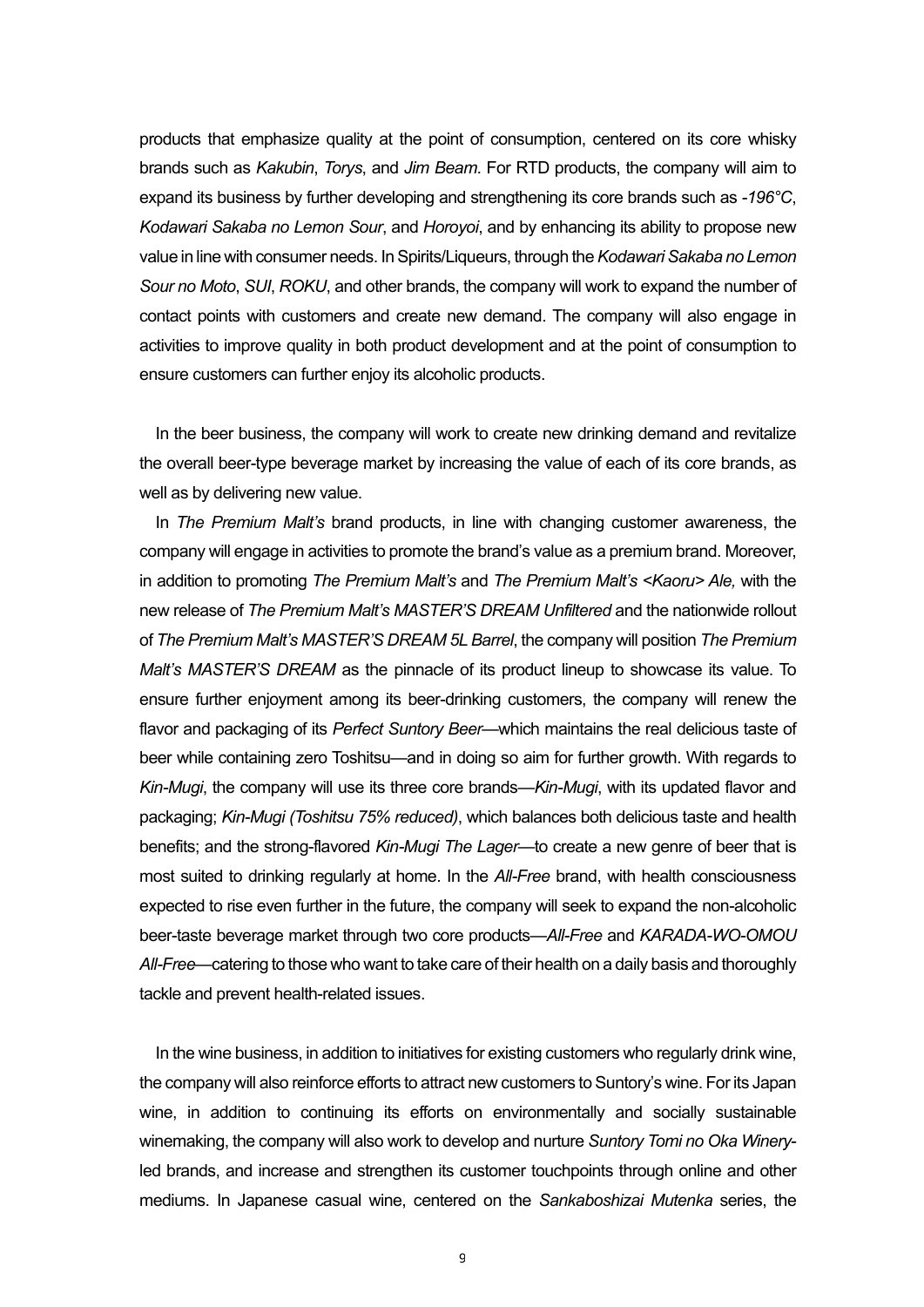company will utilize its manufacturing capabilities to deliver delicious, high-quality wines that match the tastes of its customers. For its imported wines, the company will propose products in line with customer needs such as through *Domaines Barons de Rothschild Saga R Bordeaux*, *Tavernello Organico*, *Santa By Santa Carolina*. Further, the company newly launched *its Suntory Wine Café Wine Soda* this February to create new demand, and will use this product to communicate the concept that wine can be casually enjoyed with soda water. Moreover, in the non-alcoholic beverage market, which continues to see growth alongside customers' diversifying needs, this March, the company will launch its new canned nonalcoholic wine-taste beverage *Non-Alcoholic Wine Holiday*.

### <Others Segment>

In the health and wellness business, the company will continue to focus on products such as the *Sesamin* series and *Locomore*. In the restaurant business, it will provide products and services that capture customer needs, while also seeking to improve profitability.

As a result of these activities, the forecast for revenue by segment is 1.365 trillion yen in the Beverages and Foods Segment (up 8.0% year on year), 1.144 trillion yen including excise taxes (up 8.2% year on year) and 848 billion yen excluding excise taxes (up 8.0% year on year) in the Alcoholic Beverages Segment, and 269 billion yen including taxes (up 13.1% year on year) and 267 billion yen excluding excise taxes (up 12.8% year on year) in the Others Segment.

In the fiscal year ending December 31, 2022, the forecast for revenue including excise taxes is 2.778 trillion yen (up 8.5% year on year), revenue excluding excise taxes is 2.48 trillion yen (up 8.5% year on year), operating income is 248 billion yen (up 0.2% year on year), and profit attributable to owners of the company is 115 billion yen (up 0.9% year on year).

End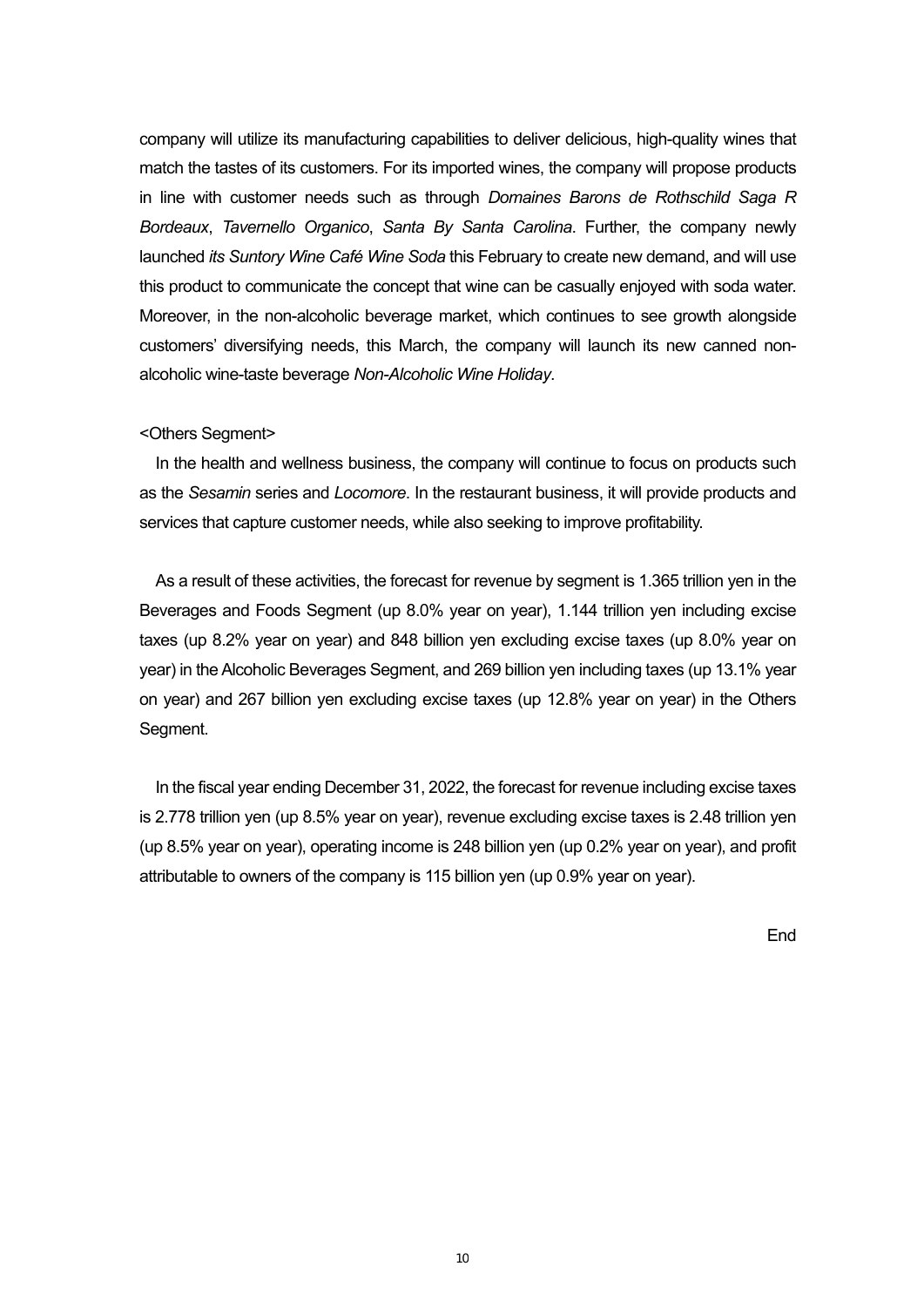### **Consolidated statement of financial position**

(Millions of yen)

|                                                   | As at December 31, 2020 | As at December 31, 2021 |
|---------------------------------------------------|-------------------------|-------------------------|
| Assets                                            |                         |                         |
| Current assets:                                   |                         |                         |
| Cash and cash equivalents                         | 338,259                 | 297,717                 |
| Trade and other receivables                       | 401,158                 | 478,517                 |
| Other financial assets                            | 7,591                   | 17,236                  |
| Inventories                                       | 457,726                 | 529,105                 |
| Other current assets                              | 59,350                  | 60,263                  |
| Total current assets                              | 1,264,087               | 1,382,839               |
| Non-current assets:                               |                         |                         |
| Property, plant and equipment                     | 696,825                 | 750,780                 |
| Right-of-use assets                               | 101,240                 | 122,657                 |
| Goodwill                                          | 834,555                 | 907,119                 |
| Intangible assets                                 | 1,348,485               | 1,468,423               |
| Investments accounted for using the equity method | 52,064                  | 52,756                  |
| Other financial assets                            | 133,269                 | 168,513                 |
| Deferred tax assets                               | 58,990                  | 48,332                  |
| Other non-current assets                          | 31,768                  | 32,586                  |
| Total non-current assets                          | 3,257,199               | 3,551,170               |
| Total assets                                      | 4,521,286               | 4,934,010               |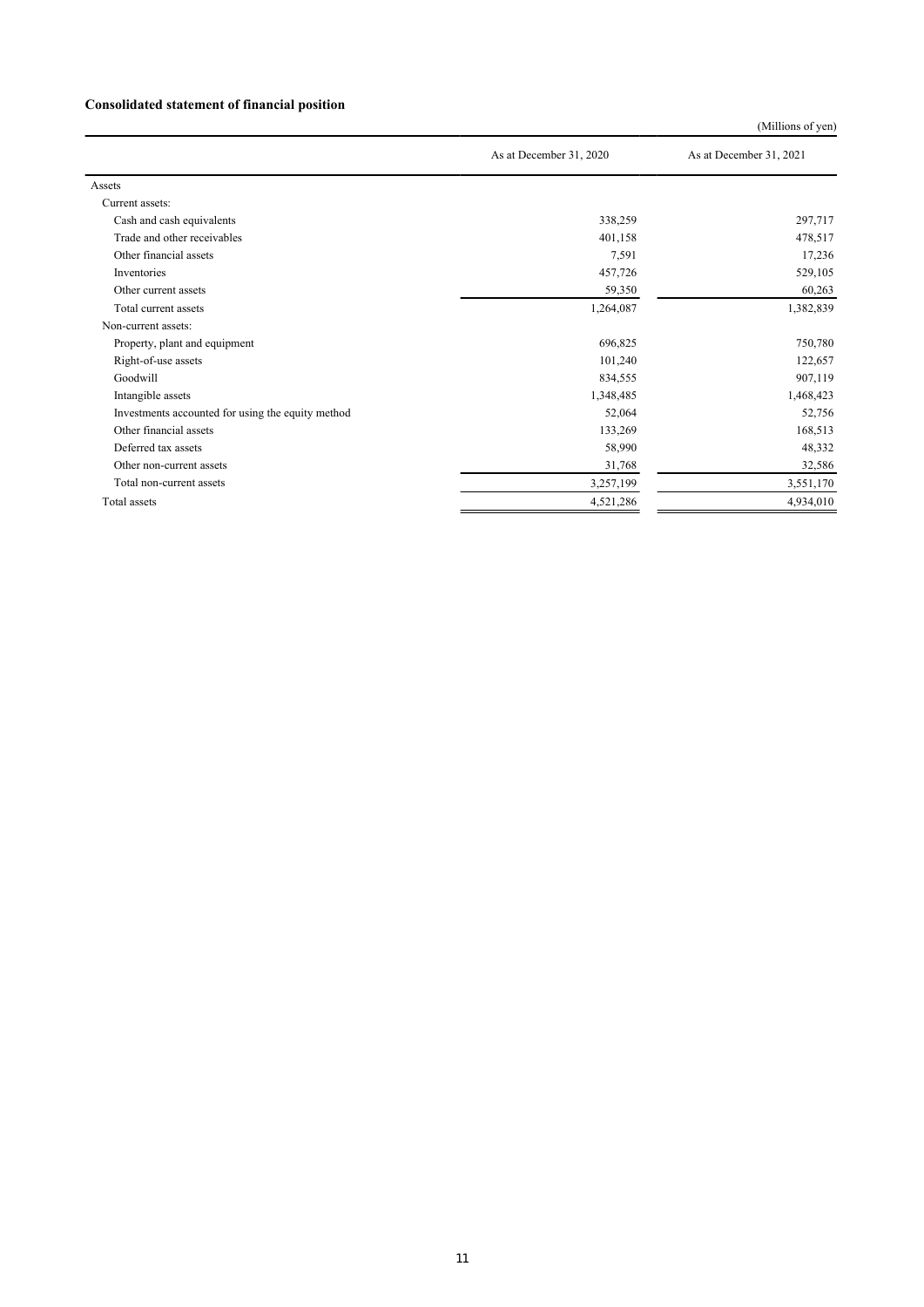| As at December 31, 2020<br>As at December 31, 2021<br>Liabilities and equity<br>Liabilities<br>Current liabilities:<br>161,564<br>249,255<br>Bonds and borrowings<br>Trade and other payables<br>545,648<br>635,625<br>Other financial liabilities<br>100,340<br>110,442<br>Accrued income taxes<br>20,255<br>20,131<br>Provisions<br>10,261<br>9,020<br>Other current liabilities<br>81,712<br>91,119<br>Total current liabilities<br>929,760<br>1,105,616<br>Non-current liabilities:<br>Bonds and borrowings<br>1,280,428<br>1,131,736<br>Other financial liabilities<br>153,735<br>143,017<br>40,488<br>Post-employment benefit liabilities<br>43,051<br>Provisions<br>8,074<br>10,184<br>Deferred tax liabilities<br>328,966<br>287,222<br>Other non-current liabilities<br>15,888<br>15,383<br>Total non-current liabilities<br>1,777,178<br>1,681,001 |
|--------------------------------------------------------------------------------------------------------------------------------------------------------------------------------------------------------------------------------------------------------------------------------------------------------------------------------------------------------------------------------------------------------------------------------------------------------------------------------------------------------------------------------------------------------------------------------------------------------------------------------------------------------------------------------------------------------------------------------------------------------------------------------------------------------------------------------------------------------------|
|                                                                                                                                                                                                                                                                                                                                                                                                                                                                                                                                                                                                                                                                                                                                                                                                                                                              |
|                                                                                                                                                                                                                                                                                                                                                                                                                                                                                                                                                                                                                                                                                                                                                                                                                                                              |
|                                                                                                                                                                                                                                                                                                                                                                                                                                                                                                                                                                                                                                                                                                                                                                                                                                                              |
|                                                                                                                                                                                                                                                                                                                                                                                                                                                                                                                                                                                                                                                                                                                                                                                                                                                              |
|                                                                                                                                                                                                                                                                                                                                                                                                                                                                                                                                                                                                                                                                                                                                                                                                                                                              |
|                                                                                                                                                                                                                                                                                                                                                                                                                                                                                                                                                                                                                                                                                                                                                                                                                                                              |
|                                                                                                                                                                                                                                                                                                                                                                                                                                                                                                                                                                                                                                                                                                                                                                                                                                                              |
|                                                                                                                                                                                                                                                                                                                                                                                                                                                                                                                                                                                                                                                                                                                                                                                                                                                              |
|                                                                                                                                                                                                                                                                                                                                                                                                                                                                                                                                                                                                                                                                                                                                                                                                                                                              |
|                                                                                                                                                                                                                                                                                                                                                                                                                                                                                                                                                                                                                                                                                                                                                                                                                                                              |
|                                                                                                                                                                                                                                                                                                                                                                                                                                                                                                                                                                                                                                                                                                                                                                                                                                                              |
|                                                                                                                                                                                                                                                                                                                                                                                                                                                                                                                                                                                                                                                                                                                                                                                                                                                              |
|                                                                                                                                                                                                                                                                                                                                                                                                                                                                                                                                                                                                                                                                                                                                                                                                                                                              |
|                                                                                                                                                                                                                                                                                                                                                                                                                                                                                                                                                                                                                                                                                                                                                                                                                                                              |
|                                                                                                                                                                                                                                                                                                                                                                                                                                                                                                                                                                                                                                                                                                                                                                                                                                                              |
|                                                                                                                                                                                                                                                                                                                                                                                                                                                                                                                                                                                                                                                                                                                                                                                                                                                              |
|                                                                                                                                                                                                                                                                                                                                                                                                                                                                                                                                                                                                                                                                                                                                                                                                                                                              |
|                                                                                                                                                                                                                                                                                                                                                                                                                                                                                                                                                                                                                                                                                                                                                                                                                                                              |
|                                                                                                                                                                                                                                                                                                                                                                                                                                                                                                                                                                                                                                                                                                                                                                                                                                                              |
| <b>Total liabilities</b><br>2,706,938<br>2,786,617                                                                                                                                                                                                                                                                                                                                                                                                                                                                                                                                                                                                                                                                                                                                                                                                           |
| Equity                                                                                                                                                                                                                                                                                                                                                                                                                                                                                                                                                                                                                                                                                                                                                                                                                                                       |
| Share capital<br>70,000<br>70,000                                                                                                                                                                                                                                                                                                                                                                                                                                                                                                                                                                                                                                                                                                                                                                                                                            |
| Share premium<br>127,856<br>133,948                                                                                                                                                                                                                                                                                                                                                                                                                                                                                                                                                                                                                                                                                                                                                                                                                          |
| Retained earnings<br>1,525,260<br>1,420,484                                                                                                                                                                                                                                                                                                                                                                                                                                                                                                                                                                                                                                                                                                                                                                                                                  |
| Treasury shares<br>(938)<br>(938)                                                                                                                                                                                                                                                                                                                                                                                                                                                                                                                                                                                                                                                                                                                                                                                                                            |
| Other components of equity<br>(207, 337)<br>(12, 173)                                                                                                                                                                                                                                                                                                                                                                                                                                                                                                                                                                                                                                                                                                                                                                                                        |
| Total equity attributable to owners of the Company<br>1,710,005<br>1,416,157                                                                                                                                                                                                                                                                                                                                                                                                                                                                                                                                                                                                                                                                                                                                                                                 |
| Non-controlling interests<br>398,189<br>437,387                                                                                                                                                                                                                                                                                                                                                                                                                                                                                                                                                                                                                                                                                                                                                                                                              |
| Total equity<br>1,814,347<br>2,147,392                                                                                                                                                                                                                                                                                                                                                                                                                                                                                                                                                                                                                                                                                                                                                                                                                       |
| Total liabilities and equity<br>4,521,286<br>4,934,010                                                                                                                                                                                                                                                                                                                                                                                                                                                                                                                                                                                                                                                                                                                                                                                                       |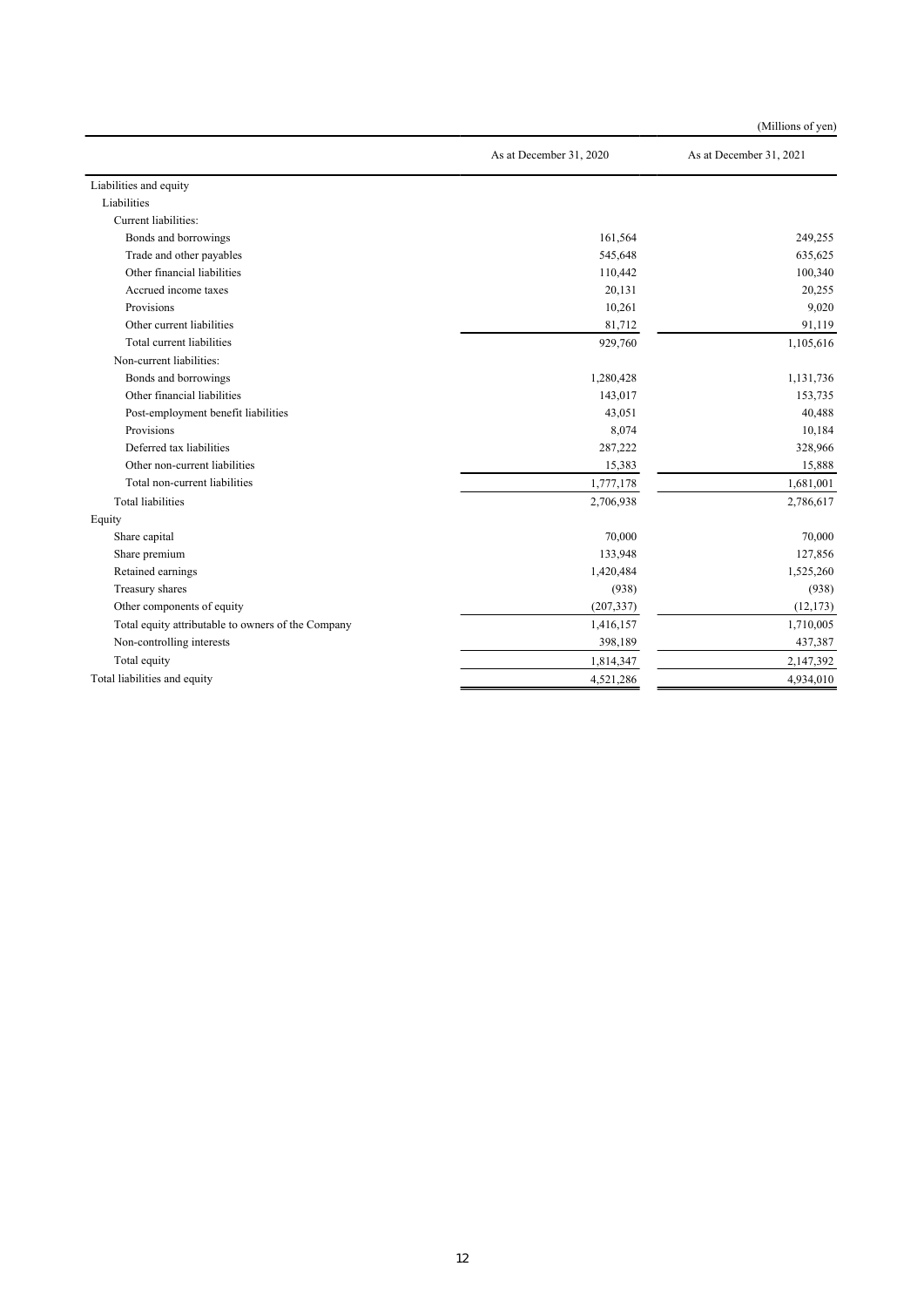### **Consolidated statement of profit or loss**

### (Millions of yen)

|                                                           | Year ended December 31, 2020 | Year ended December 31, 2021 |
|-----------------------------------------------------------|------------------------------|------------------------------|
| Revenue (including excise taxes)                          | 2,367,632                    | 2,559,223                    |
| Less: excise taxes                                        | (259,316)                    | (273, 546)                   |
| Revenue (excluding excise taxes)                          | 2,108,316                    | 2,285,676                    |
| Cost of sales                                             | (1,109,334)                  | (1,215,302)                  |
| Gross profit                                              | 998,981                      | 1,070,374                    |
| Selling, general and administrative expenses              | (788, 038)                   | (830, 173)                   |
| Gain on investments accounted for using the equity method | 9,121                        | 9,704                        |
| Other income                                              | 13,549                       | 15,308                       |
| Other expenses                                            | (16,580)                     | (17, 735)                    |
| Operating income                                          | 217,032                      | 247,479                      |
| Finance income                                            | 2,033                        | 6,754                        |
| Finance costs                                             | (18,023)                     | (16, 785)                    |
| Profit before income taxes                                | 201,042                      | 237,447                      |
| Income tax expenses                                       | (71, 371)                    | (82,049)                     |
| Profit for the year                                       | 129,670                      | 155,398                      |
| Attributable to:                                          |                              |                              |
| Owners of the Company                                     | 100,408                      | 113,965                      |
| Non-controlling interests                                 | 29,261                       | 41,433                       |
| Profit for the year                                       | 129,670                      | 155,398                      |
|                                                           |                              |                              |
| Earnings per share (Yen)                                  | 146.42                       | 166.19                       |

Reconciliation from operating income to adjusted operating income

|                            |                              | (Millions of yen)            |
|----------------------------|------------------------------|------------------------------|
|                            | Year ended December 31, 2020 | Year ended December 31, 2021 |
| Operating income           | 217,032                      | 247,479                      |
| Gain on sale of businesses | (3, 439)                     | (2, 417)                     |
| Restructuring charges      | 2,814                        | 5,013                        |
| Office relocation expenses |                              | 1,301                        |
| Other                      | 1,579                        | 504                          |
| Total                      | 954                          | 4,400                        |
| Adjusted operating income  | 217,987                      | 251,880                      |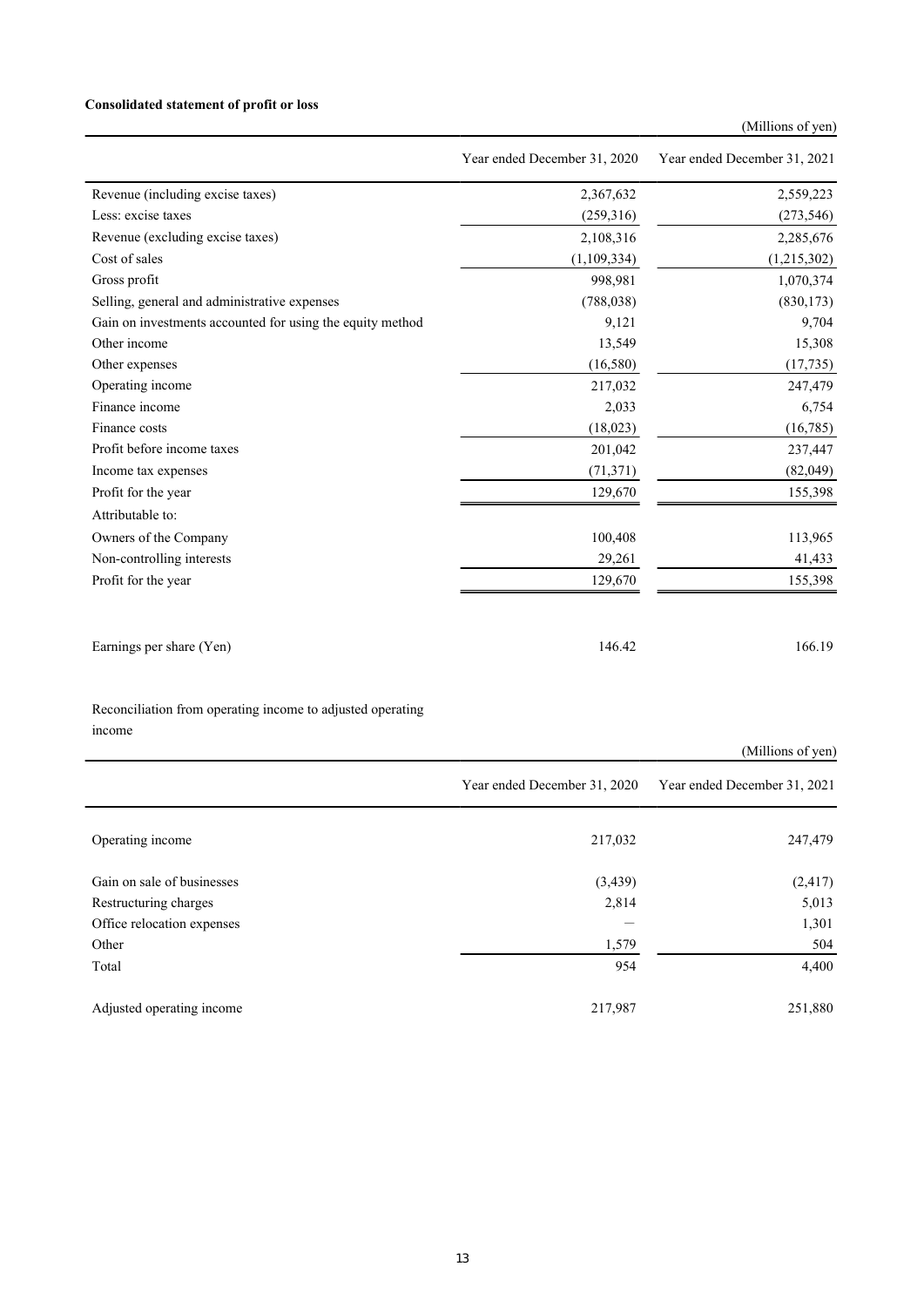#### **Consolidated statement of cash flows**

|                                                                             | Year ended December 31, 2020 | Year ended December 31, 2021 |
|-----------------------------------------------------------------------------|------------------------------|------------------------------|
| Cash flows from operating activities                                        |                              |                              |
| Profit before income taxes                                                  | 201,042                      | 237,447                      |
| Depreciation and amortization                                               | 123,823                      | 125,754                      |
| Impairment losses (reversal of impairment losses)                           | 4,153                        | 3,716                        |
| Interest and dividend income                                                | (1,694)                      | (1,643)                      |
| Interest expense                                                            | 17,397                       | 16,287                       |
| Gain on investments accounted for using the equity method                   | (9,121)                      | (9,704)                      |
| Increase in inventories                                                     | (23, 385)                    | (38, 727)                    |
| (Increase) decrease in trade and other receivables                          | 14,844                       | (53,698)                     |
| (Decrease) increase in trade and other payables                             | (14,281)                     | 66,619                       |
| Other                                                                       | (6, 561)                     | 5,265                        |
| Subtotal                                                                    | 306,216                      | 351,317                      |
| Interest and dividends received                                             | 5,227                        | 7,917                        |
| Interest paid                                                               | (18, 925)                    | (18, 420)                    |
| Income taxes paid                                                           | (61, 120)                    | (60, 034)                    |
| Net cash inflow from operating activities                                   | 231,397                      | 280,779                      |
| <b>Cash flows from investing activities</b>                                 |                              |                              |
| Purchases of property, plant and equipment and intangible assets            | (118,760)                    | (132,509)                    |
| Proceeds from sales of property, plant and equipment and intangible assets  | 5,640                        | 4,151                        |
| Payments for acquisition of investment securities                           | (21,639)                     | (24,055)                     |
| Payments for acquisition of shares in subsidiaries involving changes in the | (6, 194)                     | (3,785)                      |
| scope of consolidation                                                      |                              |                              |
| Proceeds from sale of businesses                                            | 8,305                        | 4,932                        |
| Other                                                                       | (1,299)                      | (1,253)                      |
| Net cash outflow from investing activities                                  | (133,948)                    | (152, 519)                   |
| <b>Cash flows from financing activities</b>                                 |                              |                              |
| (Decrease) increase in short-term borrowings and commercial papers          | 31,985                       | (36,672)                     |
| Proceeds from long-term borrowings                                          | 227,890                      | 134,192                      |
| Repayment of long-term borrowings                                           | (209, 527)                   | (206, 264)                   |
| Payments of finance lease liabilities                                       | (30, 455)                    | (33,035)                     |
| Dividends paid to owners of the Company                                     | (8,914)                      | (8,914)                      |
| Dividends paid to non-controlling interests                                 | (21, 575)                    | (24,003)                     |
| Payments from changes in ownership interests in subsidiaries that do not    |                              |                              |
| result in change in scope of consolidation                                  |                              | (3,688)                      |
| Other                                                                       | (16)                         | $\boldsymbol{0}$             |
| Net cash outflow from financing activities                                  | (10,612)                     | (178, 385)                   |
| Net (decrease) increase in cash and cash equivalents                        | 86,836                       | (50, 125)                    |
| Cash and cash equivalents at the beginning of the year                      | 255,302                      | 338,259                      |
| Effects of exchange rate changes on cash and cash equivalents               | (3,879)                      | 9,582                        |
| Cash and cash equivalents at the end of the year                            | 338,259                      | 297,717                      |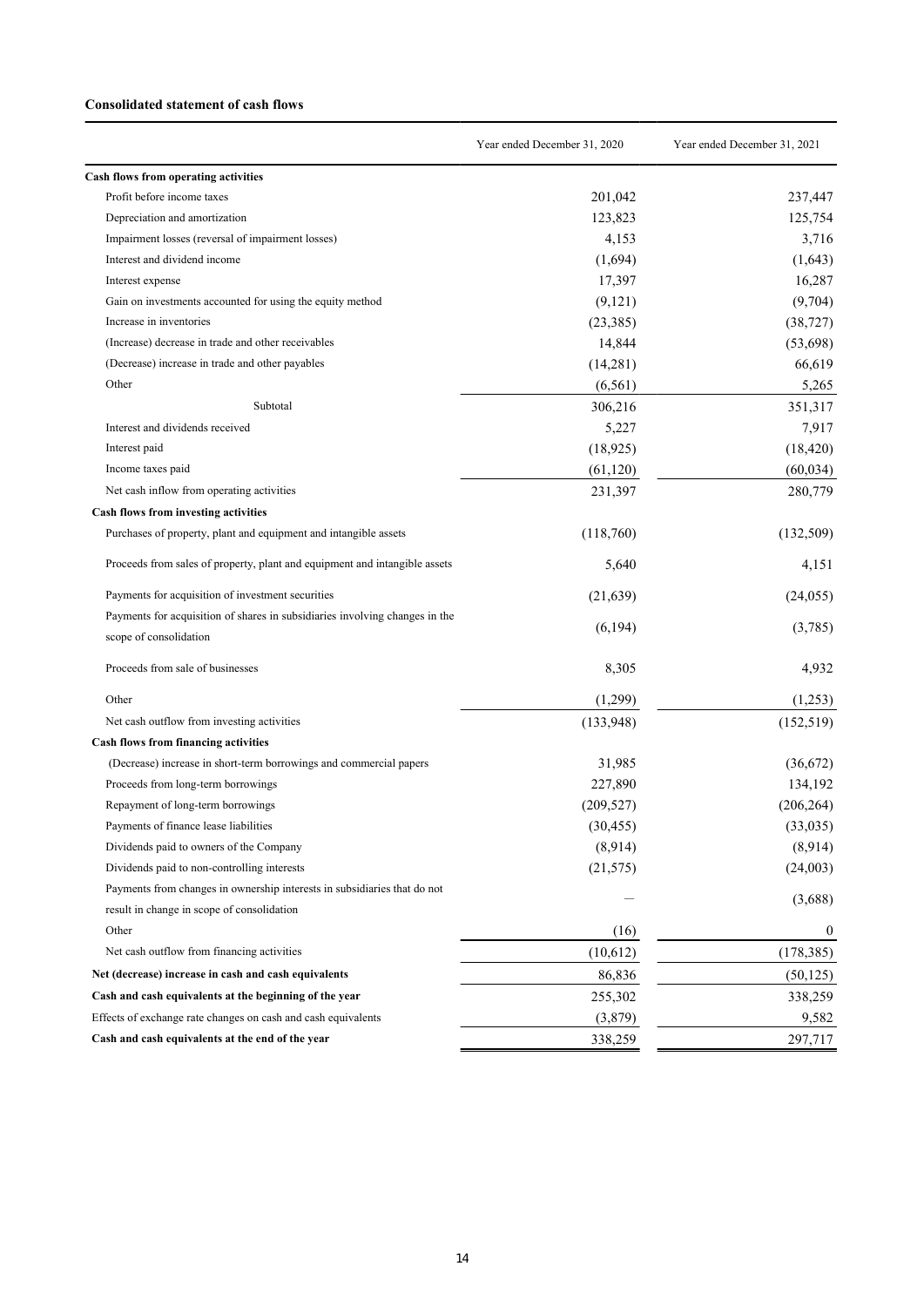#### **Segment Information**

#### (1) Overview of reportable segments

The reportable segments are components of the Group for which separate financial information is available and regularly reviewed by management to make decisions about the allocation of resources and to assess segment performance. The Group applies a holding company structure and operating companies have been established by product or service. The management of each operating company focuses on the type of products and services delivered or provided when establishing its own strategy for domestic and international operations. Therefore, the Group determined and identified "Beverages and foods" and "Alcoholic beverages" as a reportable segment based on the types of products and services delivered or provided. The classification of the Group's primary products and services have been defined as below.

| Reportable segment  | Primary products                                                                         |  |  |
|---------------------|------------------------------------------------------------------------------------------|--|--|
| Beverages and foods | Non-alcoholic beverages, healthy drinks, processed foods, other products                 |  |  |
| Alcoholic Beverages | Spirits, beer, wine and other alcoholic beverages                                        |  |  |
| Others              | Healthy foods, ice cream, restaurants, flowers, operations in China and other operations |  |  |

#### (Changes of reportable segments)

Due to the reorganization carried out on January 1, 2021, sales company of wines in China previously included in "Alcoholic Beverages" segment have been transferred to "Others" segment.

The amounts of the previous fiscal year in the segment disclosure have been restated to conform to the current fiscal year's presentation

#### (2) Profit or loss for each reportable segment

Profit or loss for each reportable segment of the Group was as follows.

#### Year ended December 31, 2020

|                                  |                        |                        |         |               |                         | (Millions of yen)    |
|----------------------------------|------------------------|------------------------|---------|---------------|-------------------------|----------------------|
|                                  | Reportable segment     |                        |         |               |                         |                      |
|                                  | Beverages and<br>foods | Alcoholic<br>Beverages | Others  | Segment total | Reconciliations<br>$*2$ | Consolidated<br>$*1$ |
| Revenue (including excise taxes) | 1,172,913              | 976,955                | 217,763 | 2,367,632     |                         | 2,367,632            |
| Revenue (excluding excise taxes) |                        |                        |         |               |                         |                      |
| <b>External customers</b>        | 1,172,913              | 718,550                | 216,852 | 2,108,316     |                         | 2,108,316            |
| Intersegment                     | 5,224                  | 3,566                  | 11,574  | 20,365        | (20, 365)               |                      |
| Total revenue                    | 1,178,137              | 722,116                | 228,426 | 2,128,681     | (20, 365)               | 2,108,316            |
| Segment profit                   | 117,004                | 130,837                | 14,396  | 262,238       | (45,206)                | 217,032              |

(Note) \*1. Segment profit agrees with operating income presented in the consolidated statement of profit or loss.

\*2. "Reconciliations" to segment profit or loss represent overhead costs incurred by the Company to manage the Group's operations and are not allocated to the reportable segments.